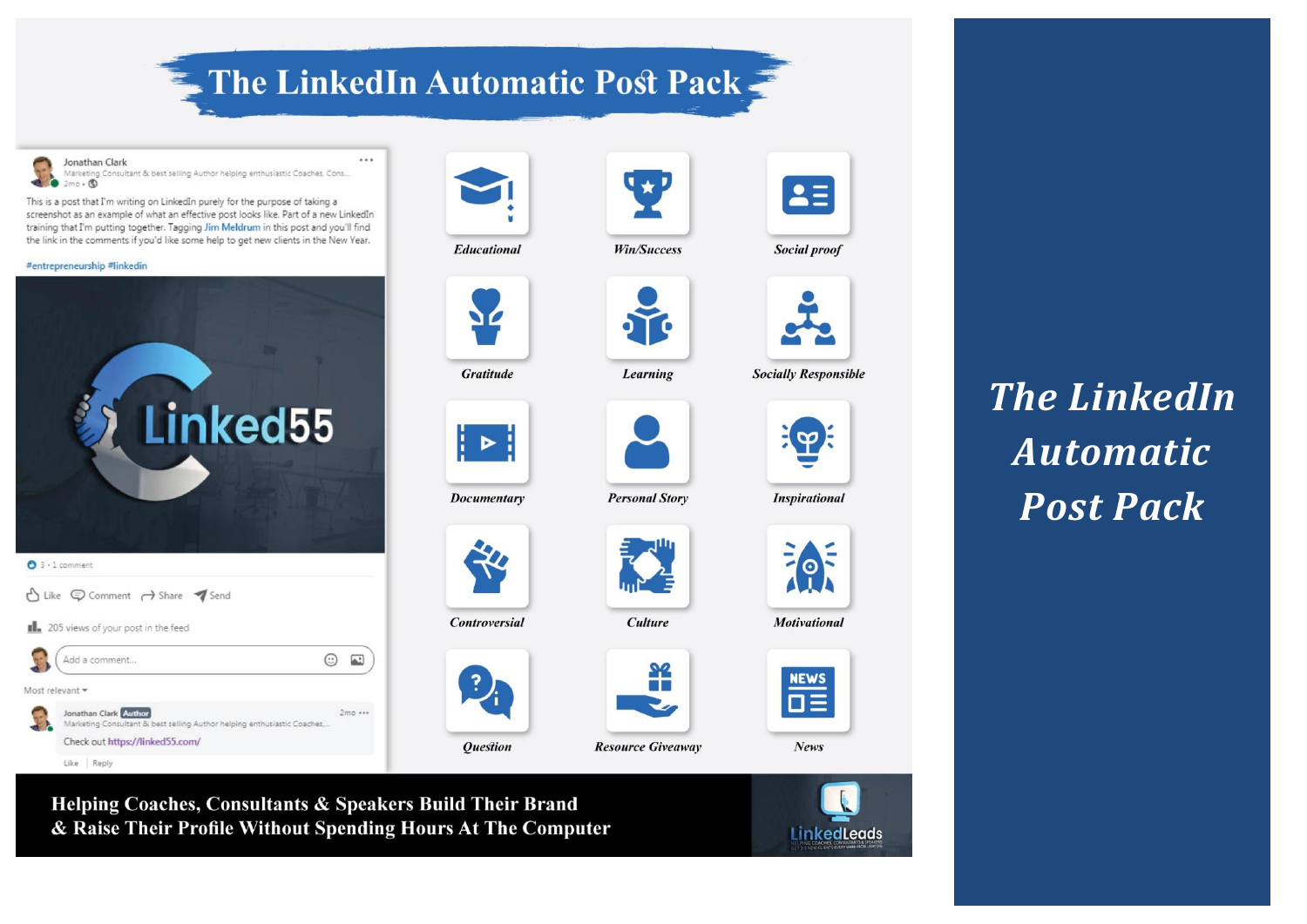| <b>CALENDAR</b>    | <b>Text</b>    | Photo          | Video          | Document       | Kudos          | Article        | <b>LIVE</b>    | Poll           |
|--------------------|----------------|----------------|----------------|----------------|----------------|----------------|----------------|----------------|
| <b>Educational</b> | $\mathbf{1}$   | 18             | 12             | $\overline{7}$ | $\overline{3}$ | 31             | 29             | 28             |
| Gratitude          | 16             | $\overline{2}$ | 19             | 13             | 8              | $\overline{4}$ | $\mathbf{1}$   | 30             |
| Documentary        | 30             | 17             | 3 <sup>1</sup> | 20             | 14             | 9              | 5              | $\overline{2}$ |
| Controversial      | 12             | 31             | 18             | $\overline{4}$ | 21             | 15             | 10             | 6              |
| Question           | 24             | 13             | $\mathbf{1}$   | 19             | 5              | 22             | 16             | 11             |
| Social proof       | $\mathbf{1}$   | 25             | 14             | 2 <sup>1</sup> | 20             | 6              | 23             | 17             |
| <b>CSR</b>         | 11             | 2 <sup>1</sup> | 26             | 15             | $\overline{3}$ | 21             | $\overline{7}$ | 24             |
| Inspirational      | 20             | 12             | 3 <sup>1</sup> | 27             | 16             | $\overline{4}$ | 22             | 8              |
| Motivational       | 9              | 21             | 13             | $\overline{4}$ | 28             | 17             | 5              | 23             |
| <b>News</b>        | 24             | 10             | 22             | 14             | 5              | 29             | 18             | 6              |
| <b>Win/Success</b> | $\overline{7}$ | 25             | 11             | 23             | 15             | 6              | 30             | 19             |
| Learning           | 20             | 8              | 26             | 12             | 24             | 16             | $\overline{7}$ | 31             |
| Personal           | 22             | 21             | 9              | 27             | 13             | 25             | 17             | 8              |
| <b>Story</b>       |                |                |                |                |                |                |                |                |
| Culture            | 9              | 23             | 22             | 10             | 28             | 14             | 26             | 18             |
| <b>Resource</b>    | 19             | 10             | 24             | 23             | 11             | 29             | 15             | 27             |
| Giveaway           |                |                |                |                |                |                |                |                |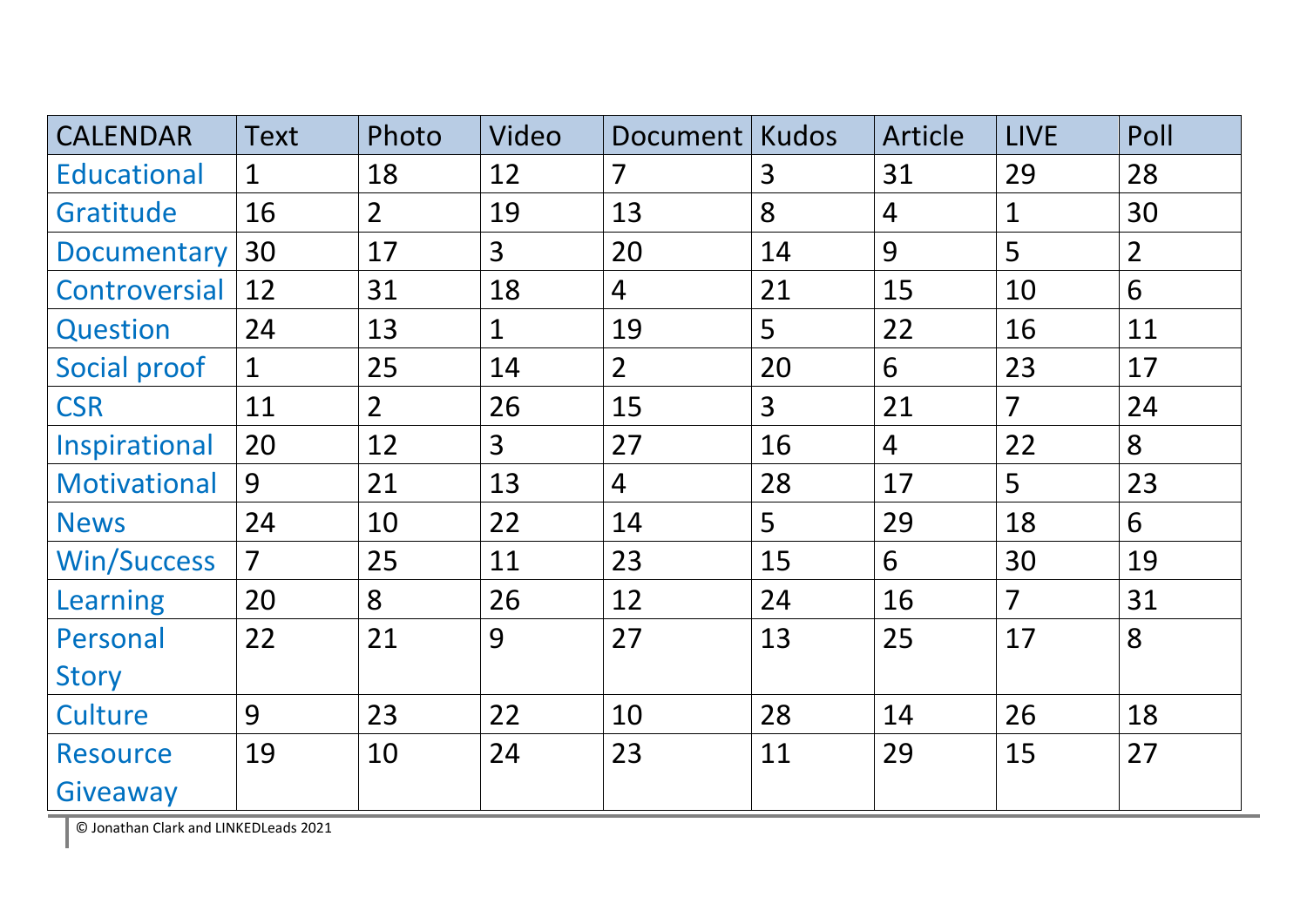#### **Educational**

 $\mathbb{F}$  Simple Ways to [achieve goal your target market has]:

Let's vote: Which one is your favourite? 1, 2, 3, 4?  $\mathbb{Q}$ 

If you have any questions about \_\_\_\_\_\_\_\_\_\_ drop them below and I'll answer!

 $\#$ 

#### **Gratitude**

Today I'm feeling extremely grateful.

You know, that head-spinning, chest expanding, welling up feeling of goodness from inside.

So this happened: [describe magic moment or crisis with hidden gift]

I couldn't believe it. My first thought was "[limiting belief that target market shares]"

Then I realised [learning or new distinction that target market would appreciate].

So I'm basking in gratitude right now.

Thank you, thank you, thank you.

 $\#$ 

#### **Documentary**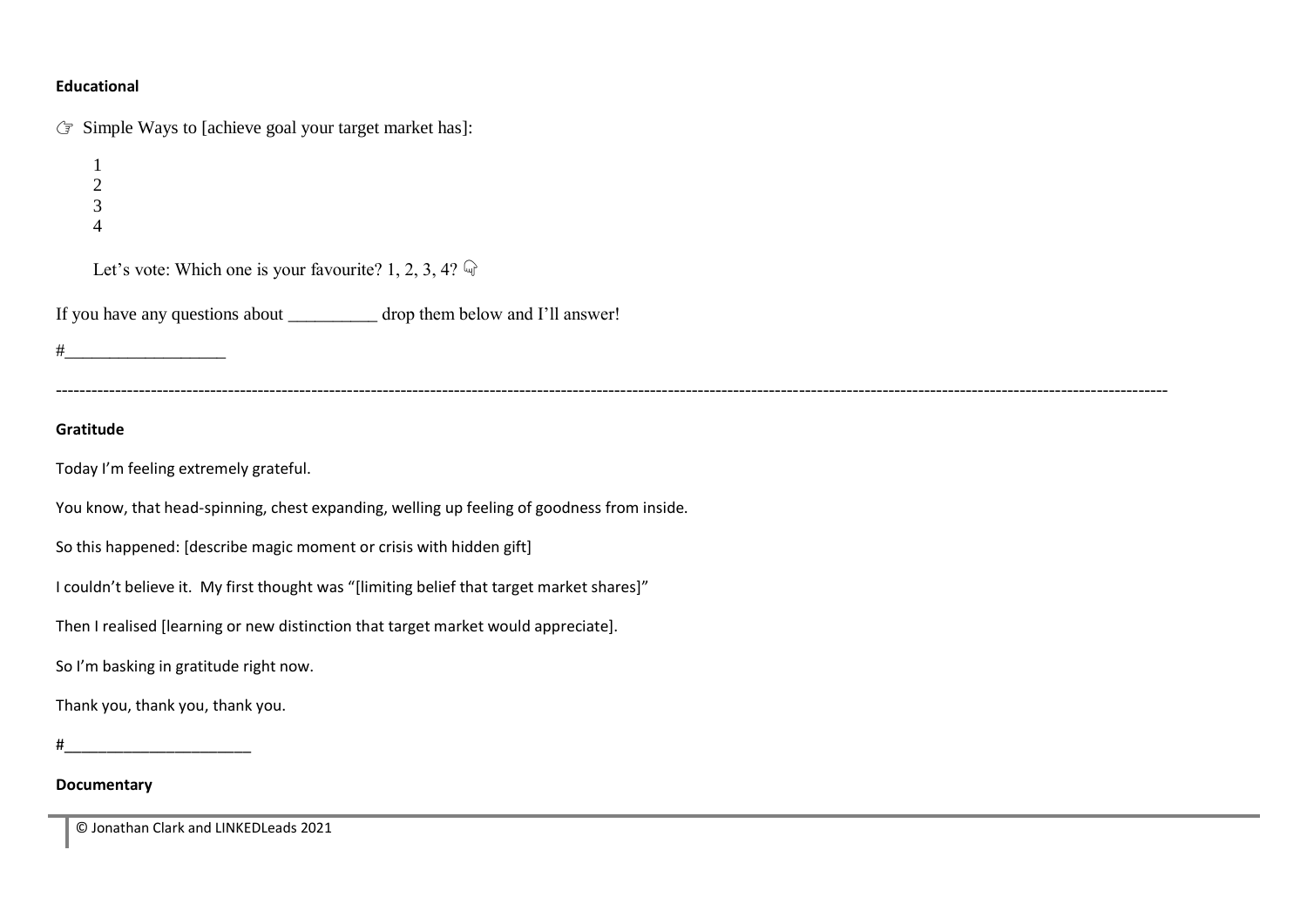If anyone was watching the reality show version of my life today, they would have seen this: I went to [location or event target market would frequent] When I was there, I [bad experience or good experience] That got me [ask question avatar asks] and I felt really [emotion avatar can relate to] The funny thing is, [learning or new distinction] And if it happens again, next time I'll [do behaviour that target market needs to do more of] So if my life is like The Truman Show, today the viewers got [humorous summary of situation]  $\#$ 

**Controversial**

Think [old behaviour or pattern] is dead? Think again.

I've been in the [industry target market knows] space for years now.

Every year there's a new [shiny toy], such as [example of shiny toy]

Don't get me wrong.

I LOVE trying [new things or big steps] but in terms of [goal the avatar would love]

There's still little that beats [old behaviour or pattern].

\_\_% of [target market] see [old behaviour] as more effective than [new thing]

And \_\_% of [target market] stated that [old behaviour] generates more [end result], than ANY other [type of method]

**------------------------------------------------------------------------------------------------------------------------------------------------------------------------------------------------------------------**

➡ Great share for [target market]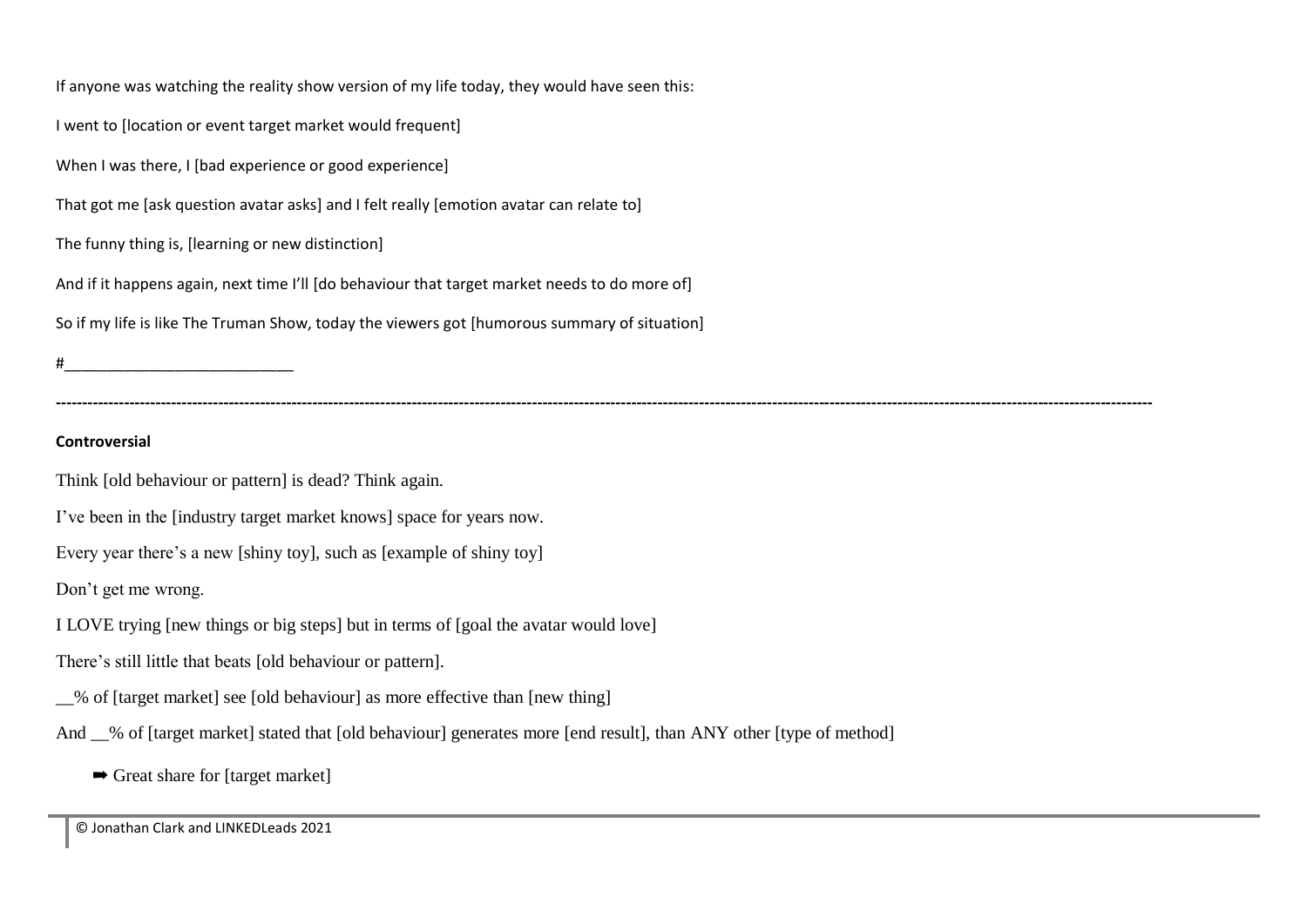#### Curious to hear your thoughts  $\mathbb{Q}$

 $\#$ 

#### **Question**

Have you ever asked yourself: [frequently asked question avatar often asks]?

It's been on my mind a lot recently.

My first answer would have been [target market limiting belief]

But the more I think about it, the more I've decided [new empowering belief that would help avatar get ahead]

Agree or disagree?

Comment below  $\odot$ 

#\_\_\_\_\_\_\_\_\_\_\_\_\_\_\_\_\_\_

#### **Social proof**

Summary of a recent [client result for an avatar]

[Number of things we achieved in [specific time period]

We did [these activities] which resulted in [measurable results]

So [overall achievement] without [massive pain avatar dreads or hates]

We've been working like a Trojan to hit the goals we set together.

What works is [empowering behaviour] coupled with [empowering belief or trait], and never let yourself [fall inti limiting belief or bad habit].

------------------------------------------------------------------------------------------------------------------------------------------------------------------------------------------------------

-------------------------------------------------------------------------------------------------------------------------------------------------------------------------------------------------------------------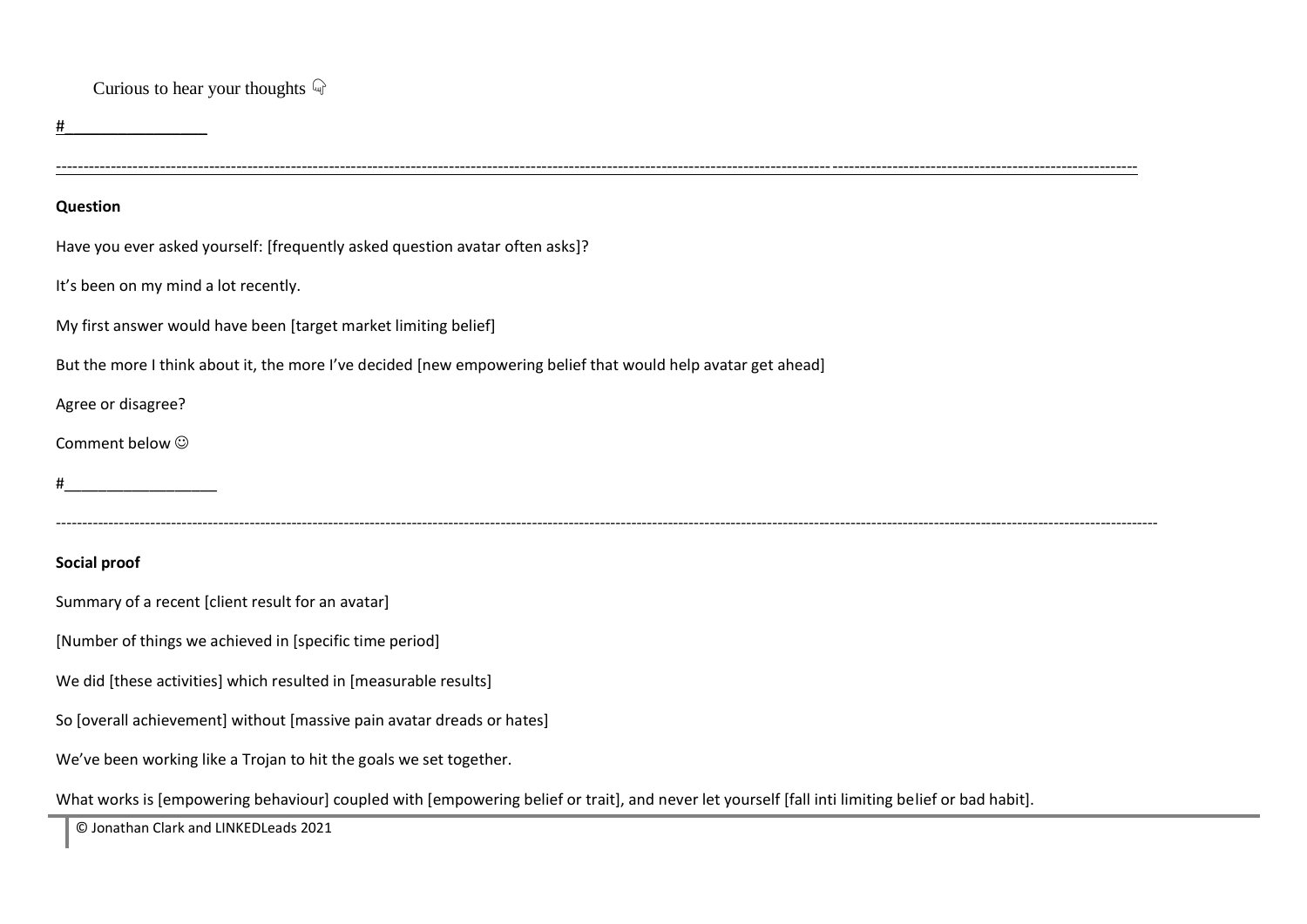Message me if what you're doing for [goal avatar wants] isn't working for you and you'd like some ideas

**-------------------------------------------------------------------------------------------------------------------------------------------------------------------------------------------------------------------**

#### **CSR**

Is [one of your company values] important to you?

At [Company name] we believe in [philanthropy, environment conservation, diversity, labour practices, and volunteerism.]

Without getting all heavy about it, instead we try to [small activity or habit]

The [avatars] we work with like to see us [doing helpful strategy]

And honestly, it benefits us by [benefit] and it gives our [avatar] clients [end benefit to them].

Is that cheesy or responsible? Comment below.

#### **Inspirational**

"Why don't I [launch project] at the age of [age], [start something] when I have never [done anything like that] and have only just discovered I can actually [do something] despite not knowing what [that thing] is?"

**\_\_\_\_\_\_\_\_\_\_\_\_\_\_\_\_\_\_\_\_\_\_\_\_\_\_\_\_\_\_\_\_\_\_\_\_\_\_\_\_\_\_\_\_\_\_\_\_\_\_\_\_\_\_\_\_\_\_\_\_\_\_\_\_\_\_\_\_\_\_\_\_\_\_\_\_\_\_\_\_\_\_\_\_\_\_\_\_\_\_\_\_\_\_\_\_\_\_\_\_\_\_\_\_\_\_\_\_\_\_\_\_\_\_\_\_\_\_\_\_\_\_\_\_**

Our [launch of project] starts on [date]. Am I [emotion]? Yes.

Luckily, my [contact or colleague] knows about things like [project topic] so I'll be [bribing them with present] for advice.

Do I worry that the world will hate my idea? Yes.

Do I worry that no one will even see it? Yes.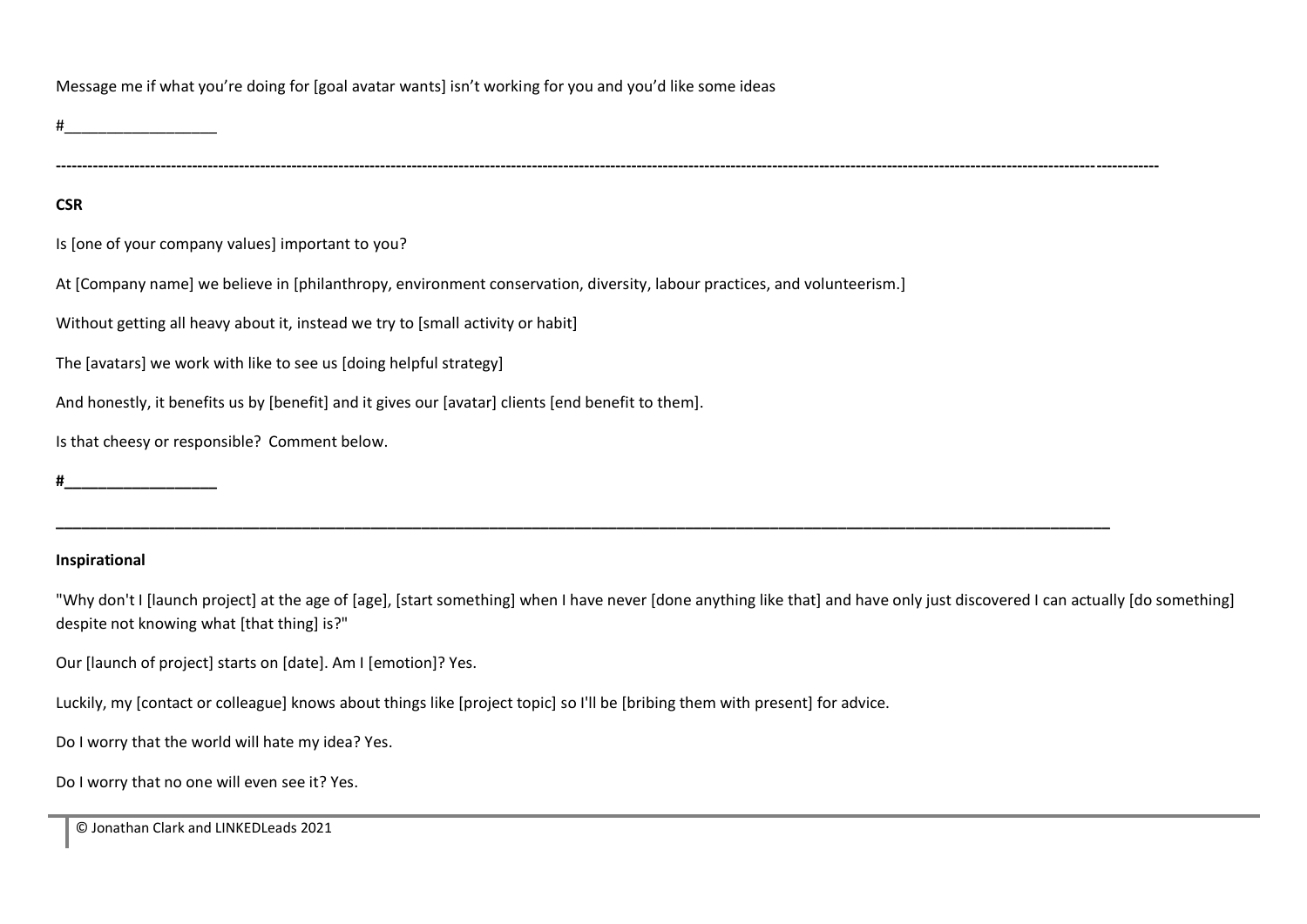Am I doing it anyway? Yes.

Sometimes, you just have to [take first step], take a massive breath and just go for it.

Encouragement greatly received from [tag one or more supporters]

#makeithappen #[project] #[yourcompanyname]

#### **Motivational**

How's your mental toughness?

Resilience and "stick at it –ness" are hot topics at the moment.

I firmly believe that mindset is everything when it comes to going after [goals that avatar wants]

I don't know about you, but I fall back on [affirmations/meditation/visualisation/prayer/hard drugs] to keep me going.

When I got hit with [bad common situation avatar can relate to] I just keep telling myself [empowering belief avatar needs to adopt]

**-------------------------------------------------------------------------------------------------------------------------------------------------------------------------------------------------------------------**

What I hadn't foreseen was that I'd [behave or believe something different]

Would love to know your thoughts  $Z \mathbb{Q} \mathbb{Q}$ 

 $\#$ 

**News**

This story went viral in the [publication or platform or organisation]

The headline was [big message]

The [report/account/article/item] says that [avatar industry title] did [typical limiting behaviour]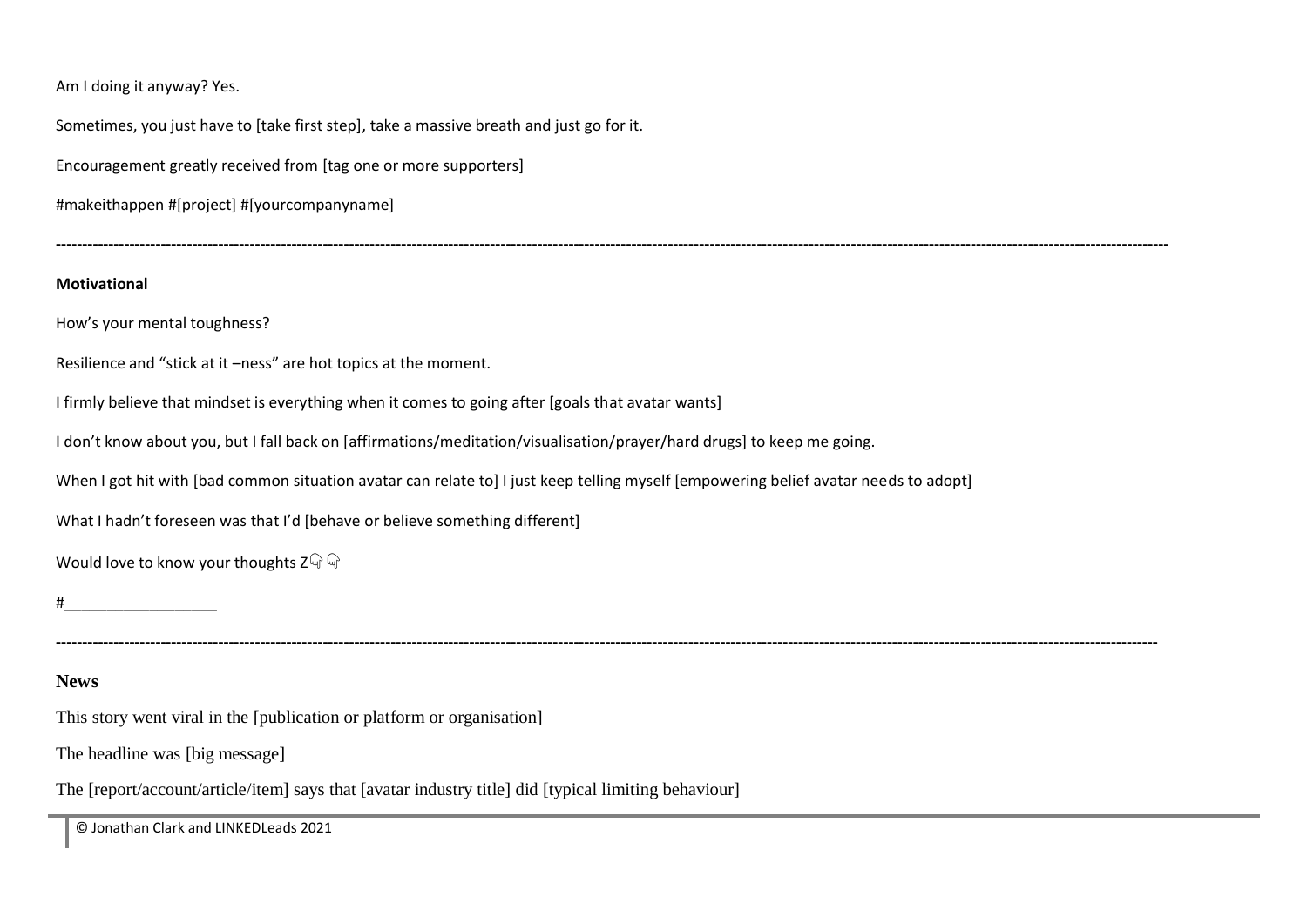The thrust of the item is that [avatar did some disempowering behaviour that caused them problems] So my question is [frequently asked question avatar often asks]? What are the implications for that? Where do you lean? Would love to take this conversation away from the [source] and into a civilised and educated platform like LinkedIn. If you don't live in [original location], I'm particularly interested in your views on this topic. Let me know in the comments.  $\mathbb{Q}$  $\#$ ------------------------------------------------------------------------------------------------------------------------------------------------------------------------------------------------------------ **Win/Success** So I started working with this [avatar] client back in [date] It looks too good to be true. "Wait, so you started [action you took] and within [time scale] they'd [achieved goal avatar wants]?" Yeah. Here's what our [complimentary adjective] [avatar] said today, when I asked them how it was going. [Testimonial or positive comment] Because, well, proof. Honestly don't think I did that much. They did most of it. But that's what we try and do. We try to [metaphor or analogy]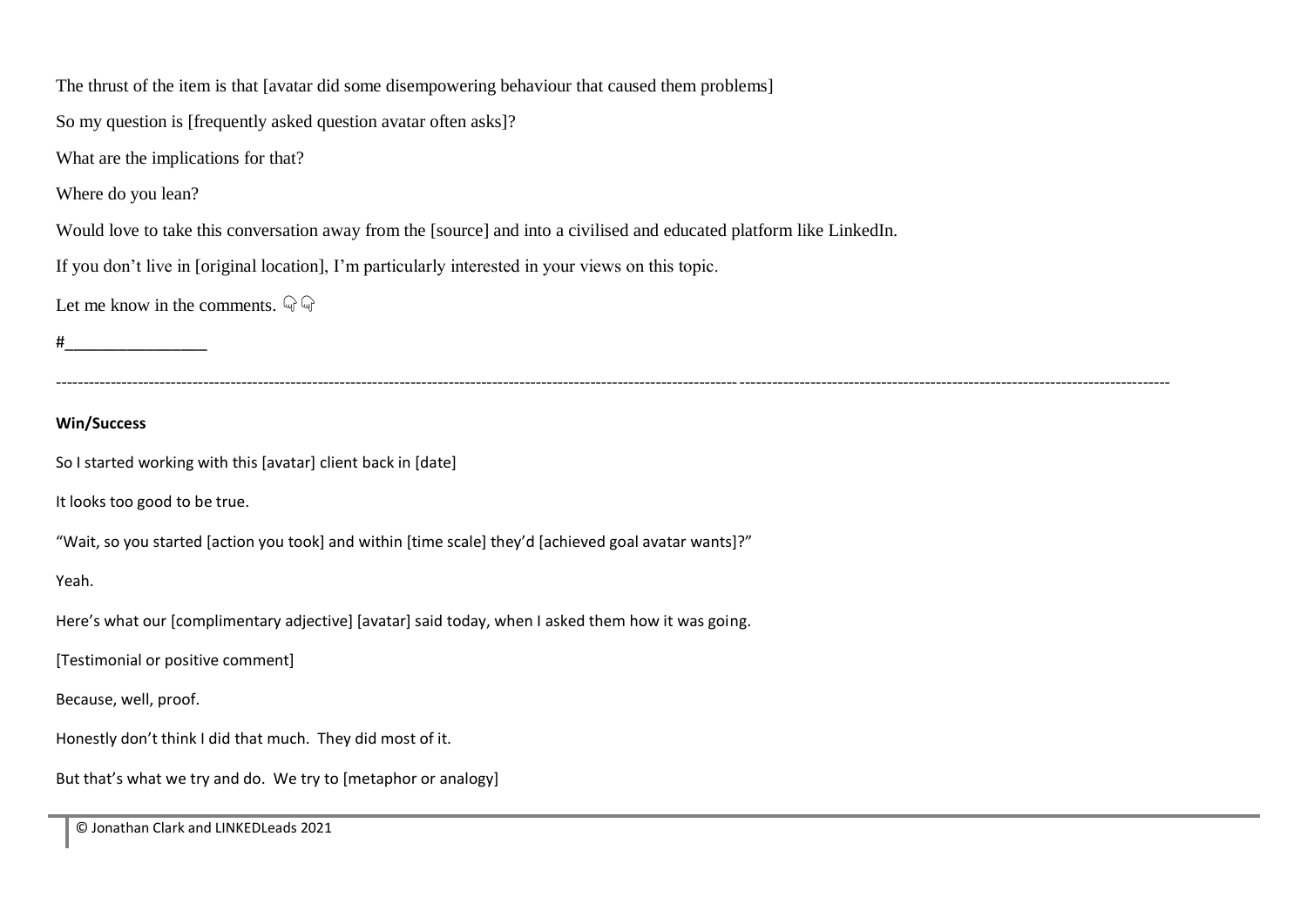We help [avatars] achieve [goal] so they can [end result] without [pain they expect]

Who's next?

 $\#$ 

#### **Learning**

What I Learned While [working on goal avatar wants]

Sharing my experience after \_\_\_ years as a [your industry or title]

These lessons are true gold:

- ➡ \_\_\_\_\_\_\_\_\_\_\_\_\_\_\_\_\_\_\_\_\_\_\_\_\_\_
- ➡ \_\_\_\_\_\_\_\_\_\_\_\_\_\_\_\_\_\_\_\_\_\_\_\_\_\_
- $\frac{1}{2}$  ,  $\frac{1}{2}$  ,  $\frac{1}{2}$  ,  $\frac{1}{2}$  ,  $\frac{1}{2}$  ,  $\frac{1}{2}$  ,  $\frac{1}{2}$  ,  $\frac{1}{2}$  ,  $\frac{1}{2}$  ,  $\frac{1}{2}$  ,  $\frac{1}{2}$  ,  $\frac{1}{2}$  ,  $\frac{1}{2}$  ,  $\frac{1}{2}$  ,  $\frac{1}{2}$  ,  $\frac{1}{2}$  ,  $\frac{1}{2}$  ,  $\frac{1}{2}$  ,  $\frac{1$

Over the last [number of years] of [working in your industry], I've learned my own lessons but they are strikingly similar.

Conclusions:  $\odot$ 

[Overall conclusion or empowering message aimed at motivating avatar]

Don't make the same mistakes!

 $\#$ 

----------------------------------------------------------------------------------------------------------------------------------------------------------------------------------------------------

**------------------------------------------------------------------------------------------------------------------------------------------------------------------------------------------------------------------**

#### **Personal Story**

So [Person A] did this to Person B [me] in front of [Person C or group or witnesses]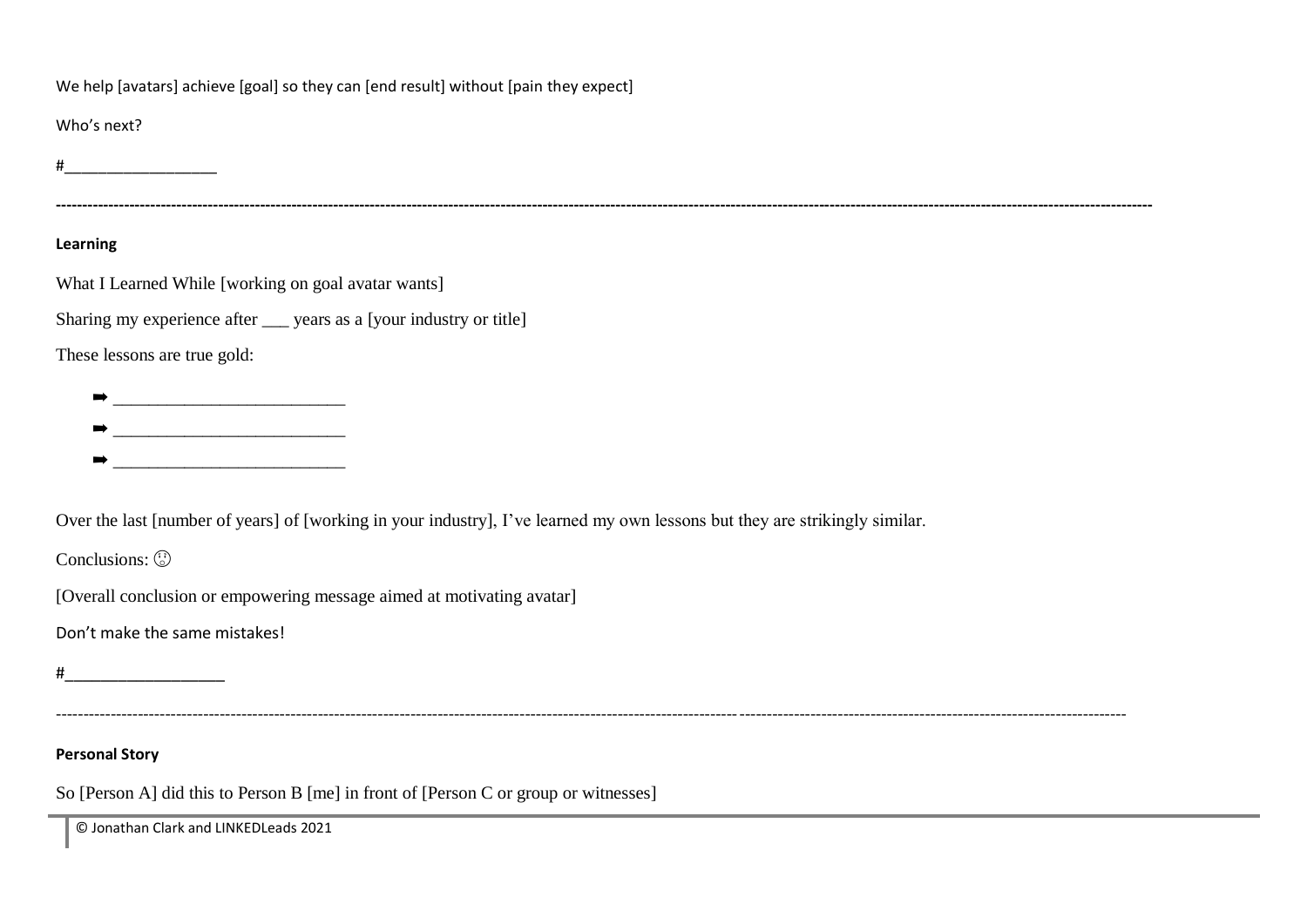| I'd only been there for ______ [days/weeks/months]                                                                                                                      |  |  |  |  |  |  |
|-------------------------------------------------------------------------------------------------------------------------------------------------------------------------|--|--|--|--|--|--|
| I wanted to [goal avatar would relate to]                                                                                                                               |  |  |  |  |  |  |
| I was [doing something positive] while they were [doing something disempowering]                                                                                        |  |  |  |  |  |  |
| [Person A] felt [emotion Avatar feels]                                                                                                                                  |  |  |  |  |  |  |
| But at the end of the [session/day/event]I walked out with a smile on my face.                                                                                          |  |  |  |  |  |  |
| I knew if I ever became a [Job title], I wouldn't be like them.                                                                                                         |  |  |  |  |  |  |
| The other day, one of my colleagues yelled across the room, "Hey                                                                                                        |  |  |  |  |  |  |
| I cringed a little --                                                                                                                                                   |  |  |  |  |  |  |
| Thinking of my experience with [Person A]                                                                                                                               |  |  |  |  |  |  |
| But then I laughed.                                                                                                                                                     |  |  |  |  |  |  |
| I'd achieved my goal of being a "[your goal]."                                                                                                                          |  |  |  |  |  |  |
| Starting a [project/business] is about building [emotional traits Avatar can relate to]                                                                                 |  |  |  |  |  |  |
| My colleagues are my equals.                                                                                                                                            |  |  |  |  |  |  |
| Not my competition.                                                                                                                                                     |  |  |  |  |  |  |
|                                                                                                                                                                         |  |  |  |  |  |  |
|                                                                                                                                                                         |  |  |  |  |  |  |
| Culture                                                                                                                                                                 |  |  |  |  |  |  |
| [Make a bold or controversial statement that will trigger the avatar + name the "us vs them" enemy]                                                                     |  |  |  |  |  |  |
| Instead of [good ecological behaviour] that makes [avatar] feel [positive emotion], they're actually [disempowering behaviour] that makes them feel [negative emotion]. |  |  |  |  |  |  |
|                                                                                                                                                                         |  |  |  |  |  |  |

We've all seen it: [enemy doing bad behaviour]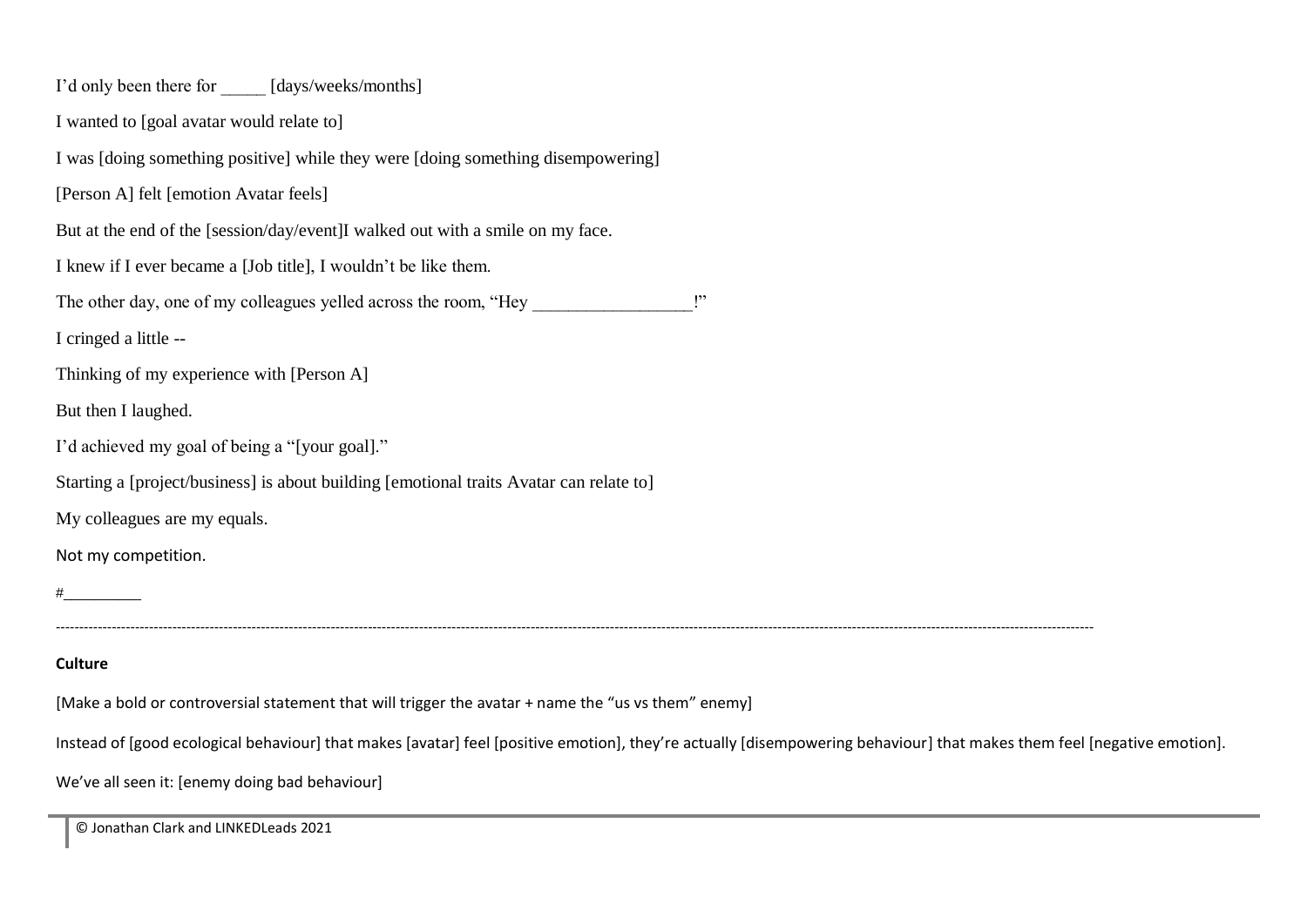This just leads to [repercussions or worst case scenario]. No [avatar] ever [reached goal] by being [negative emotion]

What they should be doing is

1 helping them to [empowering belief]

2 teaching them how to [empowering behaviour]

3 feel [positive empowering emotions]

This works because it helps the [avatar] behave better] and get [more results avatar wants]

Do you agree? What are some other ways we can properly [get end result]

Would love to know your thoughts in the comments  $\mathbb{Q}$ 

 $\#$ 

**-------------------------------------------------------------------------------------------------------------------------------------------------------------------------------------------------------------**

#### **Resource Giveaway**

Looking to become a better [Avatar job title]?

[Good habit/empowering behaviour/emotional trait] is as important as ever,

Especially with the rise of [trend/current situation/typical problem]

Also [another current trend/situation/problem] is on the rise,

And even if people are [typical avatar behaviour] it was likely some form of [typical daily situation avatar can relate to]

Examples include [typical things avatar can relate to or recognise]

All founded in [Good habit/empowering behaviour/emotional trait]

The better the [Good habit/empowering behaviour/emotional trait], the more effective the [end result avatar wants],